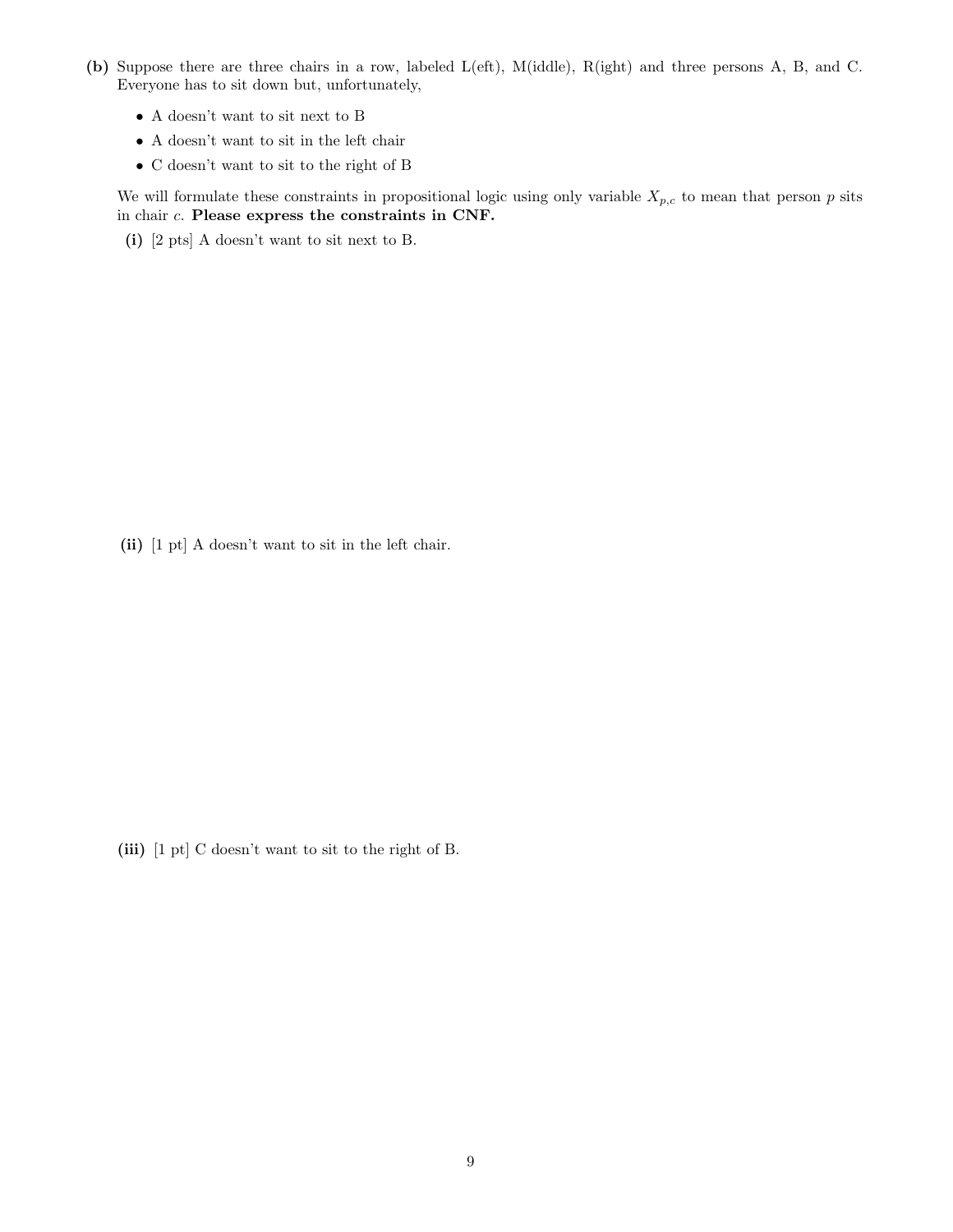(iv) [4 pts] Are there other constraints? If yes, express them in propositional logic.

(v) [2 pts] Lastly, can we satisfy these constraints? (A yes/no answer with some justification is sufficient for the problem. You do not need a formal proof.)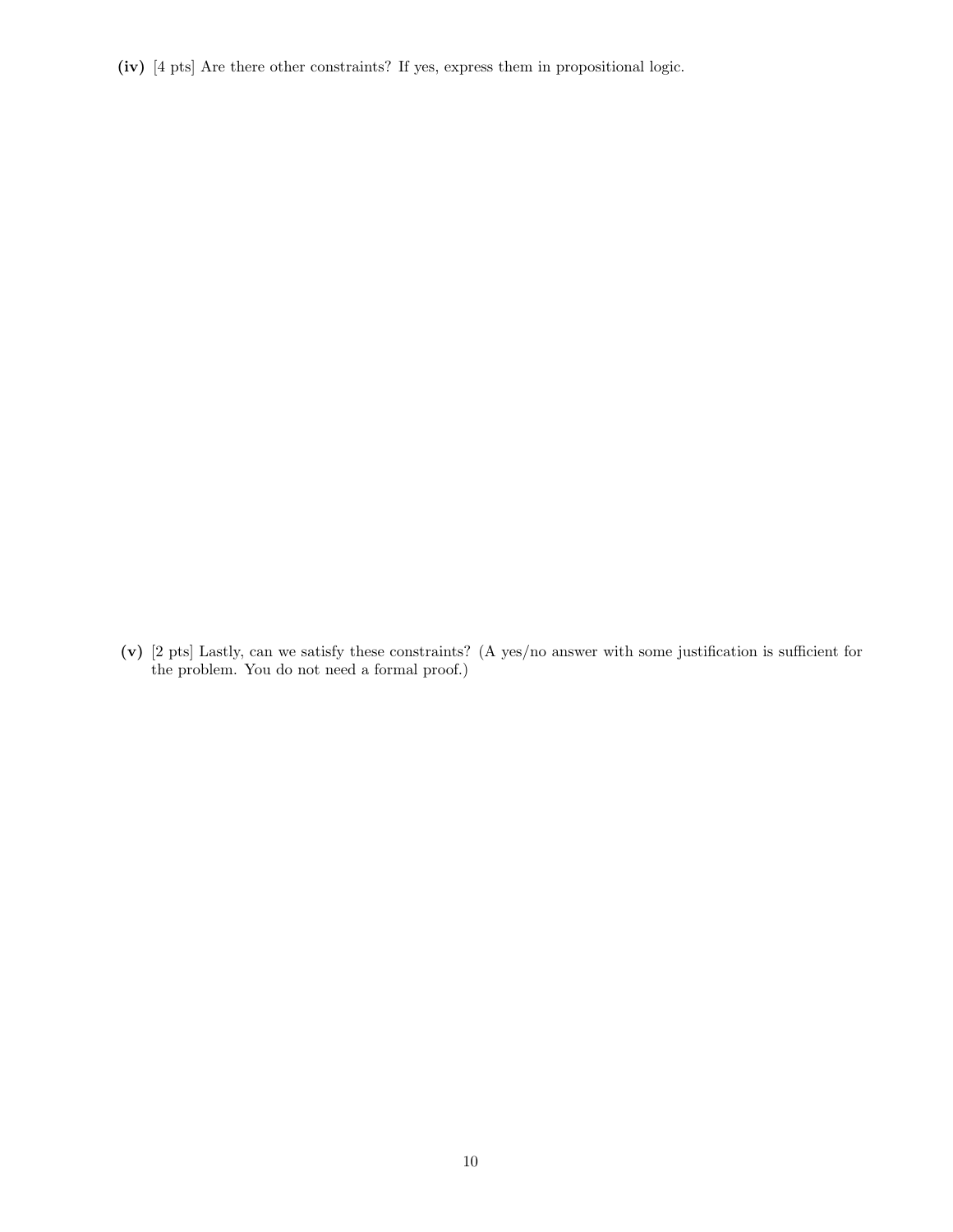## (c) Logical Inference

Given

$$
KB = (A, A \Rightarrow B, A \Rightarrow C, B \land C \Rightarrow D)
$$

(i) [4 pts] Show the steps in a forward chaining algorithm for proving  $KB \models D$ .

(ii) [2 pts] How do we prove  $KB \models D$  using a SAT solver?